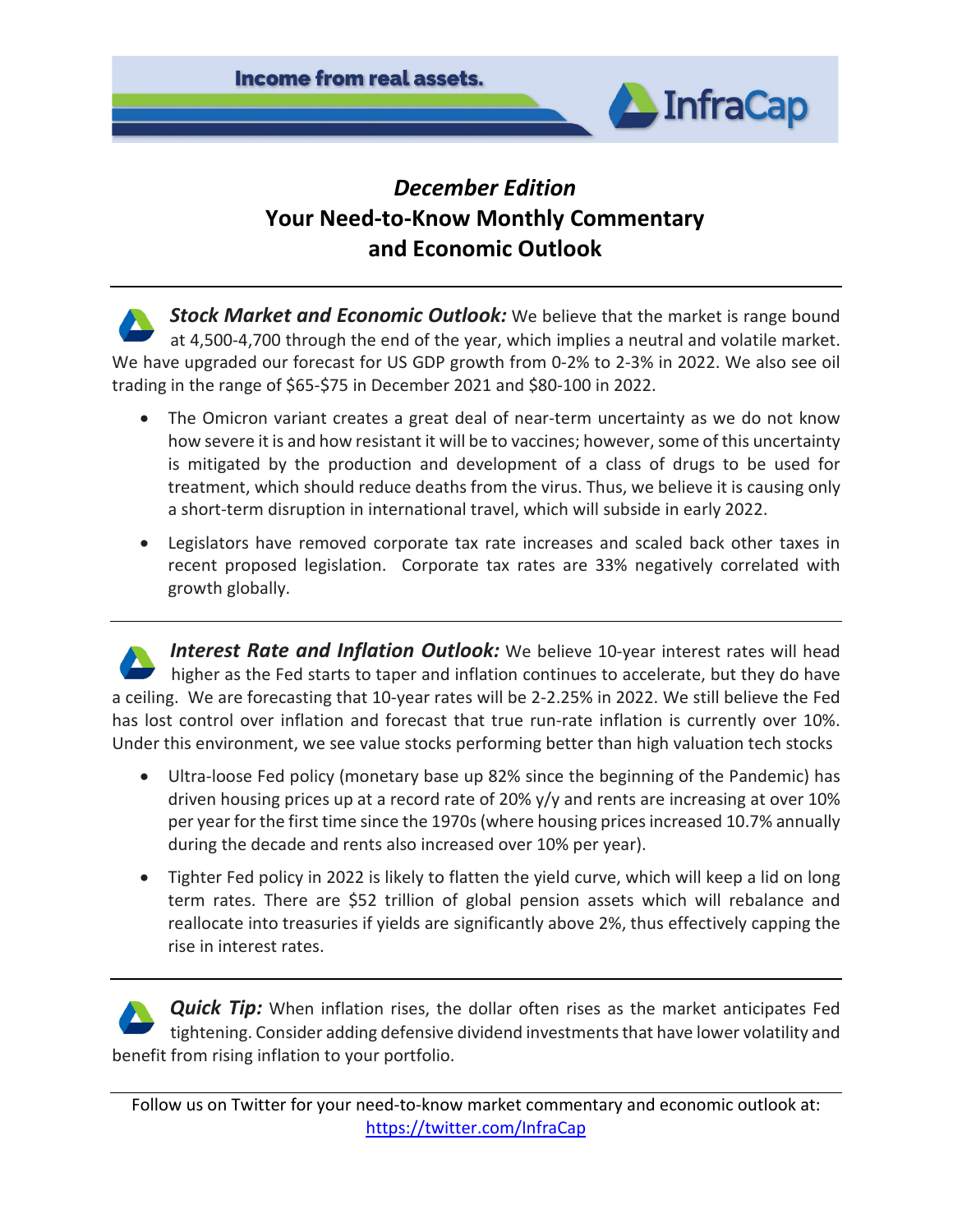

Keep Up with our updates and information on your preferred social platform:



#### **About Us:**

Infrastructure Capital Advisors, LLC (ICA) is an SEC-registered investment advisor that manages exchange traded funds (ETFs) and a series of hedge funds. The firm was formed in 2012 and is based in New York City. ICA seeks current income opportunities as a primary objective in most, but not all, of ICA's investing activities.

## **DISCLOSURE**

### **Not for distribution to the public.**

**Opinions represented above are subject to change and should not be considered investment advice.**

**Past performance is not indicative of future results.**

**The links to the fund fact sheets will provide standardized performance and risk disclosures.**

**For more information, visit InfraCapFunds.com**

#### **DISCLOSURE**

**The information contained herein represents our subjective belief and should not be construed as investment advice. The information and opinions provided should not be taken as specific advice on the merits of any investment decision. Investors should make their own decisions regarding any investments mentioned, and their prospects based on such investors' own review of publicly available information and should not rely on the information contained herein. Infrastructure Capital Advisors, LLC nor any of its affiliates accepts any liability whatsoever for any direct or consequential loss howsoever arising, directly or indirectly, from any use of the information contained herein. This article includes information based on data and calculations sourced from Bloomberg and other third-party data. We believe that the data is reliable, we have not sought, nor have we received, permission from any third-party to include their information in this article. Many of the statements in this article reflect our subjective belief.**

### **FUND RISKS**

**PFFA Exchange Traded Funds (ETF): The value of an ETF may be more volatile than the underlying portfolio of securities the ETF is designed to track. The costs of owning the ETF may exceed the cost of investing directly in the underlying securities. Preferred Stock: Preferred stocks may decline in price, fail to pay dividends, or be illiquid. Non-Diversified: The Fund is non-diversified and may be more susceptible to factors negatively impacting its holdings to the extent that each security represents a larger portion of the Fund's assets. Short Sales: The Fund may engage in short sales, and may experience a loss if the price of a borrowed security increases before the date on which the Fund replaces the security. Leverage: When a Fund leverages its portfolio, the value of its shares may be more volatile and all other risks may be compounded. Derivatives: Investments in derivatives such as futures, options, forwards, and swaps may increase**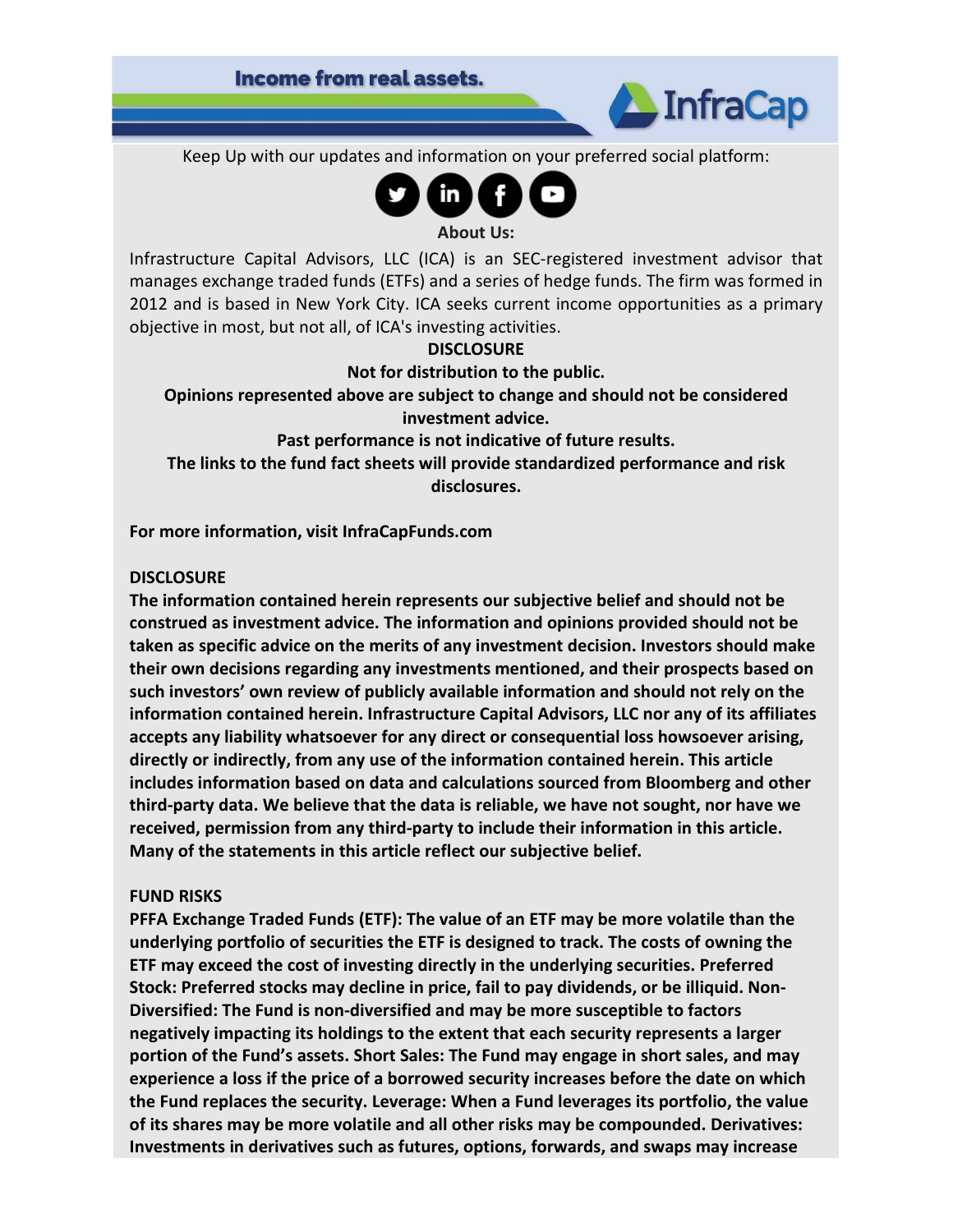

**volatility or cause a loss greater than the principal investment. No Guarantee: There is no guarantee that the portfolio will meet its objective. Prospectus: For additional information on risks, please see the Fund's prospectus. [https://www.virtus.com/products/virtus-infracap-us-preferred-stock-](https://www.virtus.com/products/virtus-infracap-us-preferred-stock-etf#shareclass.742/period.quarterly)**

**[etf#shareclass.742/period.quarterly](https://www.virtus.com/products/virtus-infracap-us-preferred-stock-etf#shareclass.742/period.quarterly)**

**PFFR Exchange-Traded Funds (ETF): The value of an ETF may be more volatile than the underlying portfolio of securities it is designed to track. The costs of owning the ETF may exceed the cost of investing directly in the underlying securities. Preferred Stocks: Preferred stocks may decline in price, fail to pay dividends, or be illiquid. Real Estate Investments: The Fund may be negatively affected by factors specific to the real estate market, including interest rates, leverage, property, and management. Industry/Sector Concentration: A Fund that focuses its investments in a particular industry or sector will be more sensitive to conditions that affect that industry or sector than a nonconcentrated Fund. Passive Strategy/Index Risk: A passive investment strategy seeking to track the performance of the underlying index may result in the Fund holding securities regardless of market conditions or their current or projected performance. This could cause the Fund's returns to be lower than if the Fund employed an active strategy. Correlation to Index: The performance of the Fund and its index may vary somewhat due to factors such as Fund flows, transaction costs, and timing differences associated with additions to and deletions from its index. Market Volatility: Securities in the Fund may go up or down in response to the prospects of individual companies and general economic conditions. Price changes may be short or long term. Prospectus: For additional information on risks, please see the Fund's prospectus.**

**[https://www.virtus.com/products/infracap-reit-preferred](https://www.virtus.com/products/infracap-reit-preferred-etf#shareclass.621/period.quarterly)[etf#shareclass.621/period.quarterly](https://www.virtus.com/products/infracap-reit-preferred-etf#shareclass.621/period.quarterly)**

**AMZA Exchange Traded Funds (ETF): The value of an ETF may be more volatile than the underlying portfolio of securities the ETF is designed to track. The costs of owning the ETF may exceed the cost of investing directly in the underlying securities. MLP Interest Rates: As yield-based investments, MLPs carry interest rate risk and may underperform in rising interest rate environments. Additionally, when investors have heightened fears about the economy, the risk spread between MLPs and competing investment options can widen, which may have an adverse effect on the stock price of MLPs. Rising interest rates may increase the potential cost of MLPs financing projects or cost of operations, and may affect the demand for MLP investments, either of which may result in lower performance by or distributions from the Fund's MLP investments. Industry/Sector Concentration: A fund that focuses its investments in a particular industry or sector will be more sensitive to conditions that affect that industry or sector than a nonconcentrated fund. Short Sales: The Fund may engage in short sales, and may experience a loss if the price of a borrowed security increases before the date on which the Fund replaces the security. Leverage: When a Fund leverages its portfolio, the value of its shares may be more volatile and all other risks may be compounded. Derivatives: Investments in derivatives such as futures, options, forwards, and swaps may increase**